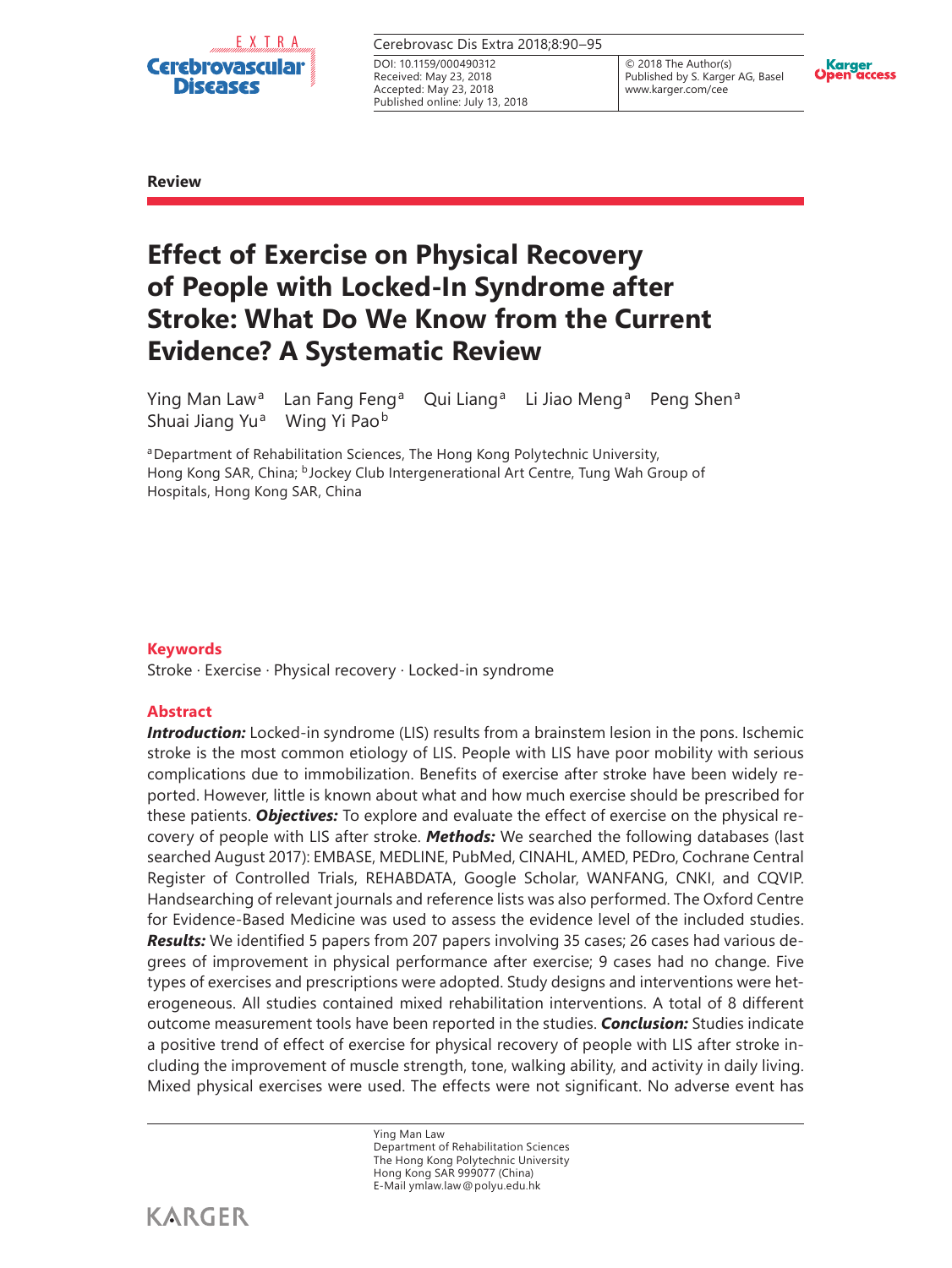

| EXTRA.  | Cerebrovasc Dis Extra 2018:8:90-95 |                                                        |  |
|---------|------------------------------------|--------------------------------------------------------|--|
| ascular | DOI: 10.1159/000490312             | © 2018 The Author(s). Published by S. Karger AG, Basel |  |
| GS      |                                    | www.karger.com/cee                                     |  |

Law et al.: Effect of Exercise on Physical Recovery of People with Locked-In Syndrome after Stroke

been reported. The quality of the existing evidence is relatively low since the papers were either case series or case studies. Further studies are needed on exercise types and dosages for better prescriptions for people with LIS after stroke. This may help to extend their lives with better control of the complications and to improve their quality of life.

> © 2018 The Author(s) Published by S. Karger AG, Basel

## **Introduction**

Stroke is a disabling health problem which can cause loss of or limitations in physical functioning to stroke survivors. Locked-in syndrome (LIS) results from a brainstem lesion in the pons. Ischemic stroke is the most common etiology of LIS whilst the other common cause is hemorrhagic stroke [1, 2]. Bauer et al. [3] classified LIS into 3 subtypes: classic LIS, incomplete LIS, and complete LIS. Features of classic LIS are total immobility with remnants of vertical eye movement and blinking. For patients with incomplete LIS, some voluntary movements can be recovered. Patients with total LIS are totally immobilized and have no eye movement [3]. People with LIS have poor mobility with serious complications due to immobilization such as muscle atrophy, joint contracture, cardiopulmonary disorders, and urinary tract infection, of which pulmonary complications have been reported as the leading cause of death [1, 2, 4].

Benefits of exercise for stroke rehabilitation have been widely reported. Physical exercises can improve mobility, functional recovery, functional capacity, and the ability to carry out activities of daily life, and decrease the risk of cardiovascular complications after stroke [5, 6]. However, little is known about what and how much exercise should be prescribed for people with LIS after stroke.

# **Objectives**

The primary objective is to evaluate the potential effect of exercise on physical recovery of people with LIS after stroke. The secondary objective is to explore suitable exercise prescriptions for this condition from available evidence.

## **Methods**

**KARGER** 

We searched the following databases (last searched August 2017): EMBASE, MEDLINE, PubMed, CINAHL, AMED, PEDro, Cochrane Central Register of Controlled Trials, REHABDATA, Google Scholar, WANFANG, CNKI, and CQVIP. Handsearching of relevant journals and reference lists was also performed to identify possible evidence. Any articles written in English or Chinese were reviewed. Two reviewers independently searched and selected the literature, and two other reviewers assessed the methodological quality of the included studies with reference to the eligibility criteria. A third reviewer was consulted to resolve any uncertainty and disagreement between those two reviewers concerning the identified articles. The following terms were searched to identify related articles: stroke, CVA, cerebrovascular disease(s), physical exercise(s), physical recovery, locked-in syndrome(s). A combination of the terms was used to obtain a relatively comprehensive list of articles.

The Oxford Centre for Evidence-Based Medicine "OCEBM Levels of Evidence" 2011 version [7] was used to appraise the evidence level of the included studies. The National Institutes of Health (NIH) Quality Assessment Tool for Case Series studies [8] was used to assess the quality of the case studies included in this review.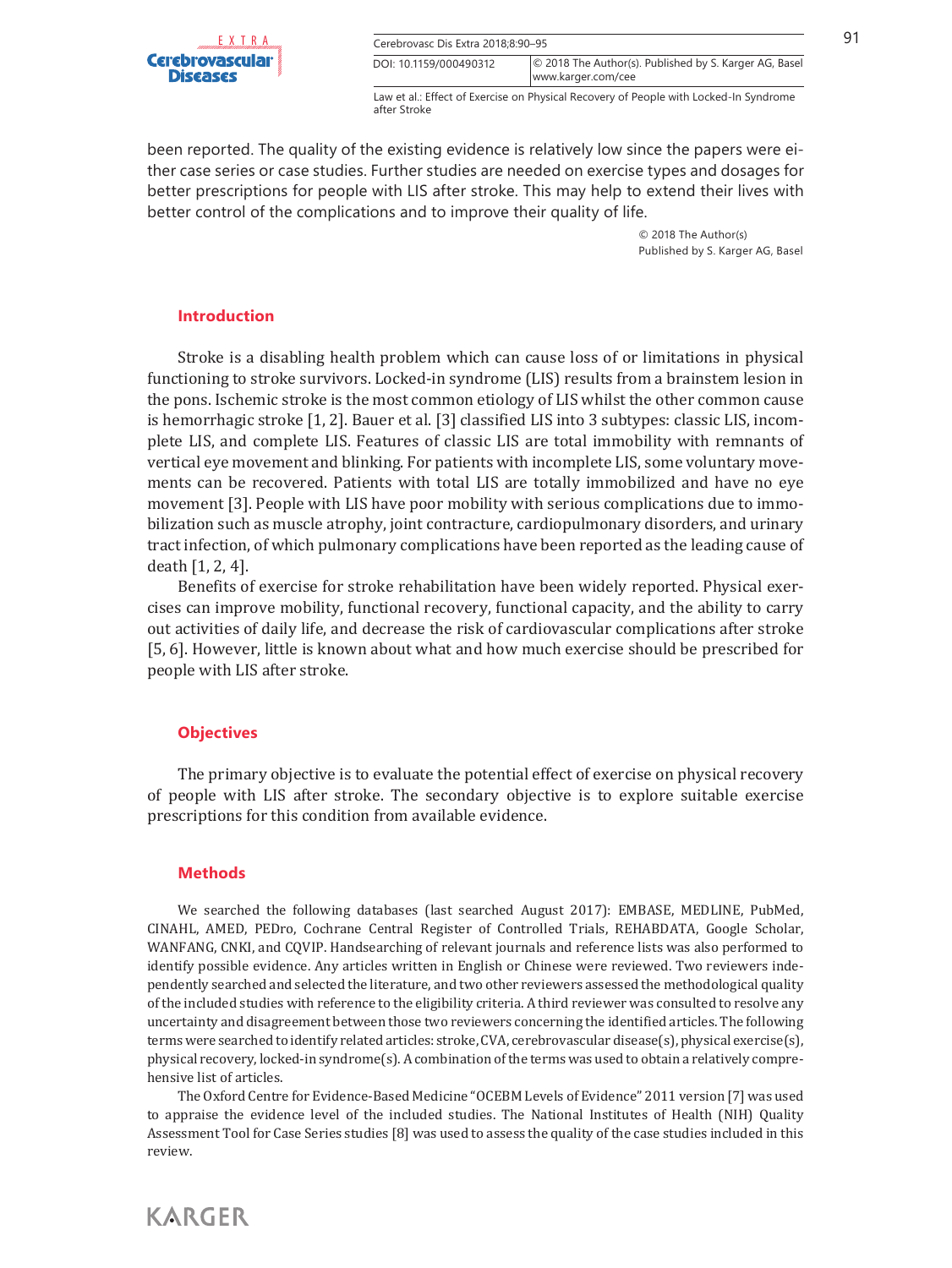

| $E_{\mu\nu}$ Naastaa Raadka | Cerebrovasc Dis Extra 2018:8:90-95 |                                                        |  |
|-----------------------------|------------------------------------|--------------------------------------------------------|--|
| ascular                     | DOI: 10.1159/000490312             | © 2018 The Author(s). Published by S. Karger AG, Basel |  |
| es                          |                                    | www.karger.com/cee                                     |  |

Law et al.: Effect of Exercise on Physical Recovery of People with Locked-In Syndrome after Stroke



Fig. 1. Flow diagram of selection process.

## **Results**

**KARGER** 

A total of 207 papers were identified, from which 5 papers were retrieved and retained for this review; 35 cases are involved in the included papers. All of the included studies are case studies, 4 of which are written in English and 1 in Chinese. The selection process is shown in Figure 1. A total of 22 males and 13 females were included in the studies (age range 16–72 years).

The designs and interventions of the included studies were heterogeneous. Five types of exercises and prescriptions were adopted. All studies contained mixed rehabilitation interventions. A total of 8 different outcome measurement tools have been reported in the studies including amount of body weight support (*n* = 1), Barthel index (*n* = 1), Fugl-Meyer test (*n* = 1), Glasgow Coma Score (*n* = 1), Modified Ashworth Scale (*n* = 1), Patterson and Grabois classification (*n* = 2), personal assistance (*n* = 1), and walking distance (*n* = 1). Characteristics of the studies are summarized in Table 1.

The included studies suggest a positive trend of beneficial effect of exercise on physical recovery of LIS after stroke. No adverse effect was reported. There was no report of admission to hospital or higher dependency healthcare unit or institution. Of the 35 cases, 26 cases had various degrees of improvement in physical performance after exercise, and 9 cases had no change.

According to the Oxford Centre for Evidence-Based Medicine scale, the included studies were at level 4, which is relatively low. According to the NIH quality assessment tool, 1 of the included studies was rated as fair in overall quality whilst the other 4 studies were poor in quality. Statistical methods were not well described in the studies.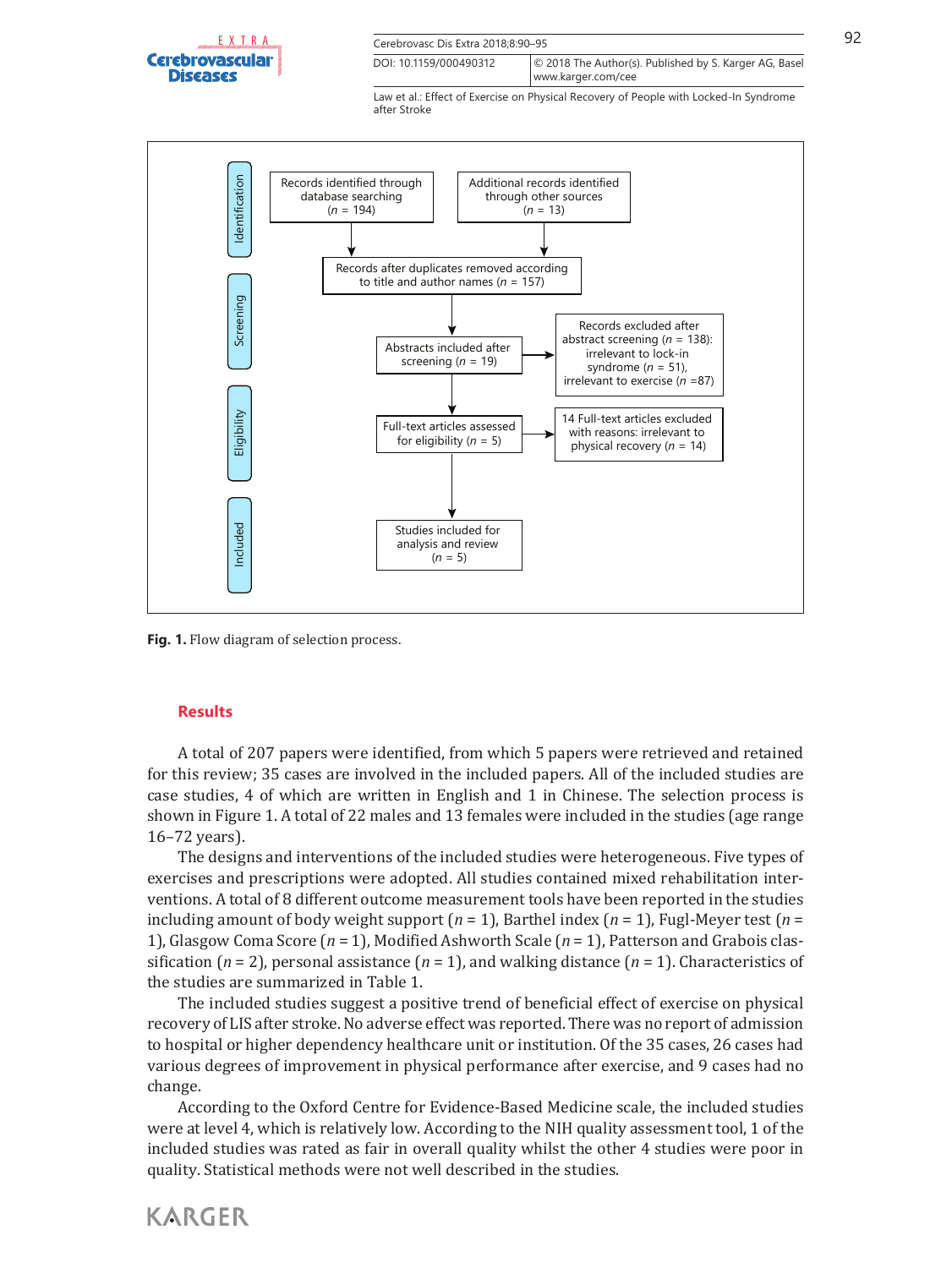| <b>Discases</b> |  |
|-----------------|--|

Cerebrovasc Dis Extra 2018;8:90-95 93 www.karger.com/cee DOI: 10.1159/000490312 © 2018 The Author(s). Published by S. Karger AG, Basel

Law et al.: Effect of Exercise on Physical Recovery of People with Locked-In Syndrome after Stroke

| Author,<br>Year                    | (participants)<br>Study design | Age range,<br>(gender)<br>years | Classification of LIS<br>$\overline{28}$<br>and etiolo                                                                                                            | Location of<br>(CT/MRI)<br>lesion                                         | intervention<br>Exercise                    | intervention<br>Other                                                        | Frequency and<br>duration                                    | measures<br>Outcome                                                                     | Result                                                                                                                                     |
|------------------------------------|--------------------------------|---------------------------------|-------------------------------------------------------------------------------------------------------------------------------------------------------------------|---------------------------------------------------------------------------|---------------------------------------------|------------------------------------------------------------------------------|--------------------------------------------------------------|-----------------------------------------------------------------------------------------|--------------------------------------------------------------------------------------------------------------------------------------------|
| et al. [9],<br>Hoyer<br>2009       | Case series<br>$(n = 9)$       | (6M, 3F)<br>$41 - 72$           | Incomplete $(n = 9)$<br>$(n = n)$<br>vascular<br>Etiology:                                                                                                        | Pons $(n = 7)$<br>Brainstem,<br>brainstem<br>caudal<br>$(n = 2)$          | Treadmill<br>therapy                        | therapy, speech<br>Occupational<br>and swallow<br>therapy, and<br>psychology | 5 days/week<br>1h/day,                                       | Amount of body<br>weight support,<br>assistance, and<br>personal<br>distance<br>walking | Reduced body weight<br>assistance, increased<br>decreased personal<br>Improved physical<br>walking distance<br>performance<br>support and  |
| Hummelsheim<br>et al. [10]<br>1999 | Case study<br>$(n = 1)$        | (1 M)<br>45                     | Incomplete $(n = 1)$<br>$(n = 1)$<br>vascular<br>Etiology:                                                                                                        | Pons $(n = 1)$                                                            | Repetitive<br>sensori-<br>training<br>motor | Passive cycling,<br>occupational<br>therapy                                  | $60$ and $70$ min<br>5 days/week<br>for each arm<br>78 weeks | Fugl-Meyer test,<br>Ashworth scale<br>Modified                                          | strength, decreased<br>Improved muscle<br>improved motor<br>muscle tone,<br>function                                                       |
| Casanova<br>et al. [11]<br>2003    | Case series<br>$(n = 14)$      | (9M, 5F)<br>$16 - 71$           | traumatic $(n = 3)$<br>$n = 11$<br>Complete $(n = 3)$<br>$=11$<br>Classic(n)<br>Etiology:<br>vascular                                                             | Pons $(n = 7)$<br>brainstem<br>$(n = 7)$<br>Pons,                         | strengthening<br>Muscle                     | swallowing, and<br>speech training<br>Respiratory,                           | 4 sessions/day,<br>6 days/week                               | Patterson and<br>classification<br>Grabois                                              | case (7%), moderate<br>minimal in 8 cases<br>recovery: full in 1<br>in 2 cases (14%),<br>[57%], none in 3<br>Improved motor<br>cases (21%) |
| et al. [2]<br>Kearney<br>2011      | Case study<br>$(n = 1)$        | (1F)<br>37                      | $x(n = 1)$<br>$(n = 1)$<br>Incomplet<br>vascular<br>Etiology:                                                                                                     | cerebellum<br>$(n = 1)$<br>Pons,                                          | Walking<br>exercise                         | OT and speech<br>therapy                                                     | 4 sessions/day,<br>18 weeks                                  | Patterson and<br>classification<br>Grabois                                              | $\sigma$ f<br>"Full recovery"<br>motor function                                                                                            |
| et al. [12]<br>Zhang<br>2009       | Case series<br>$(n = 10)$      | (6 M, 4 F)<br>$25 - 64$         | $\text{ler}(n=1)$<br>Hypoglycemia and<br>traumatic $(n = 1)$<br>$(n = 1)$<br>$(n = 8)$<br>$= 9$<br>Complete<br>vascular (<br>on disord<br>Classic(n)<br>Etiology: | Pons $(n = 7)$<br>Midbrain<br>callosum<br>$(n = 1)$<br>$(n = 1)$<br>Pons, | mobilization<br>Limb                        | OT, swallowing,<br>and speech<br>Traditional<br>training<br>therapy          | 5 sessions/day<br>5 days/week                                | Glasgow Coma<br>Barthel index,<br>Score                                                 | $2(20%)$ significant<br>6 (60%) no change<br>improvement,<br>improvement,<br>2 (20%)                                                       |
|                                    |                                |                                 | LIS, locked-in syndrome; M male; F, female; OT, occupational therapy.                                                                                             |                                                                           |                                             |                                                                              |                                                              |                                                                                         |                                                                                                                                            |

KARGER

**Table 1.** Summary of study characteristics

Table 1. Summary of study characteristics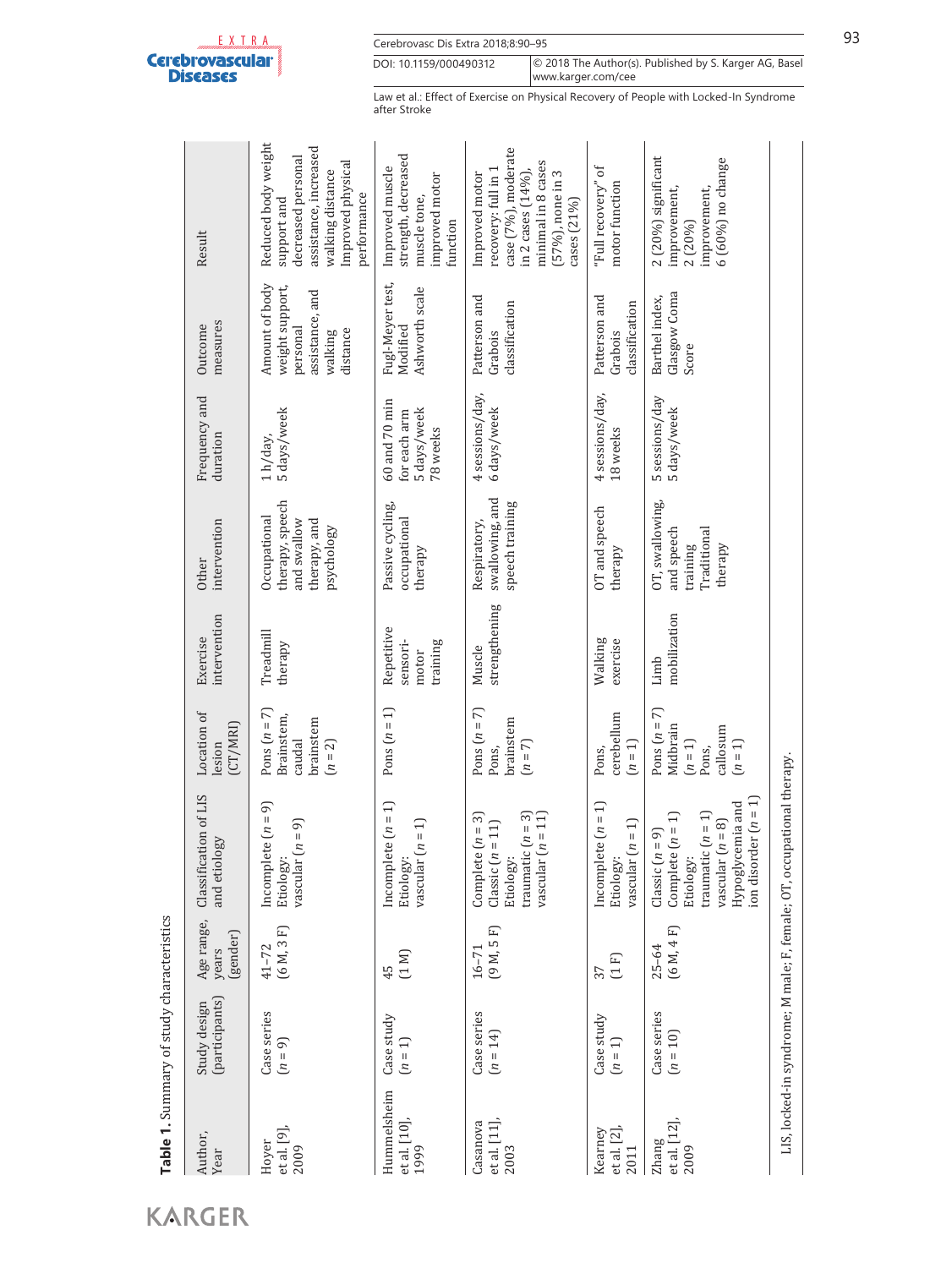

 $\overline{\text{Cerebrovasc Dis Extra 2018:8:90–95}}$  94 www.karger.com/cee DOI: 10.1159/000490312 © 2018 The Author(s). Published by S. Karger AG, Basel

Law et al.: Effect of Exercise on Physical Recovery of People with Locked-In Syndrome after Stroke

#### **Discussion**

Physical exercises may be beneficial for physical recovery of people with LIS after stroke. However, current evidence remains insufficient to draw a defined conclusion about the efficiency of exercise for physical recovery of LIS after stroke. Whilst the existing evidence is either from case series or case studies, potential bias in the evidence may have influenced the results. Different types of evidence provide valuable implications to inform practice and future research on a specific health issue. Although the quality of the relevant existing evidence is relatively low, useful information may still be extracted from the studies. Systematic appraisal and review of case studies remain valuable for suggesting clinically meaningful information for patient-centered care. This is particularly important for rare diseases and special health conditions, of which high-level evidence may be insufficient whilst they may be less well studied.

In view of evidence-based practice, clinicians should integrate knowledge from scientific research, their professional judgement from related clinical expertise and experiences, and individual patients' actual needs to design safe and specific exercise programs for these patients. As papers written in languages other than English and Chinese were not included, publication and language bias may exist in this review. Research is still needed to unlock the secret of exercises for LIS and to determine specific guidelines to promote the physical recovery of stroke survivors with LIS. Studies are also needed to explore the role of emerging assistive technologies in enhancing the delivery of personalized exercise interventions for stroke survivors with LIS.

## **Conclusion**

The reviewed studies indicate a positive trend of effect of exercise on physical recovery of people with LIS after stroke including the improvement of muscle strength, tone, walking ability, and activity in daily living. No adverse event was reported. Study designs and current interventions were heterogeneous. A wide range of outcome measures was used. The effects reported in the studies were not significant while the methodological quality of the existing evidence was relatively low. Well-designed studies are needed to determine the effect of exercise and suitable exercise prescriptions for the rehabilitation needs of people with LIS after stroke.

#### **Disclosure Statement**

The authors have no conflicts of interest to declare in relation to this article.

#### **References**

- 1 Patterson JR, Grabois M: Locked-in syndrome: a review of 139 cases. Stroke 1986;17:758–764.
- 2 Kearney S, McCann J, Hawkins S: Locked-in, walked out. Ulster Med J 2011;80:148.<br>3 Bauer G, Gerstenbrand F, Rumpl E: Varieties of the locked-in syndrome. J Neurol 1
- Bauer G, Gerstenbrand F, Rumpl E: Varieties of the locked-in syndrome. J Neurol 1979;221:77-91.
- 4 Smith E, Delargy M: Locked-in syndrome. BMJ 2005;330:406–409.
- Pollock A, Baer G, Campbell P, Choo PL, Forster A, Morris J, Pomeroy VM, Langhorne P: Physical rehabilitation approaches for the recovery of function and mobility following stroke. Cochrane Database Syst Rev 2014; 4:CD001920.